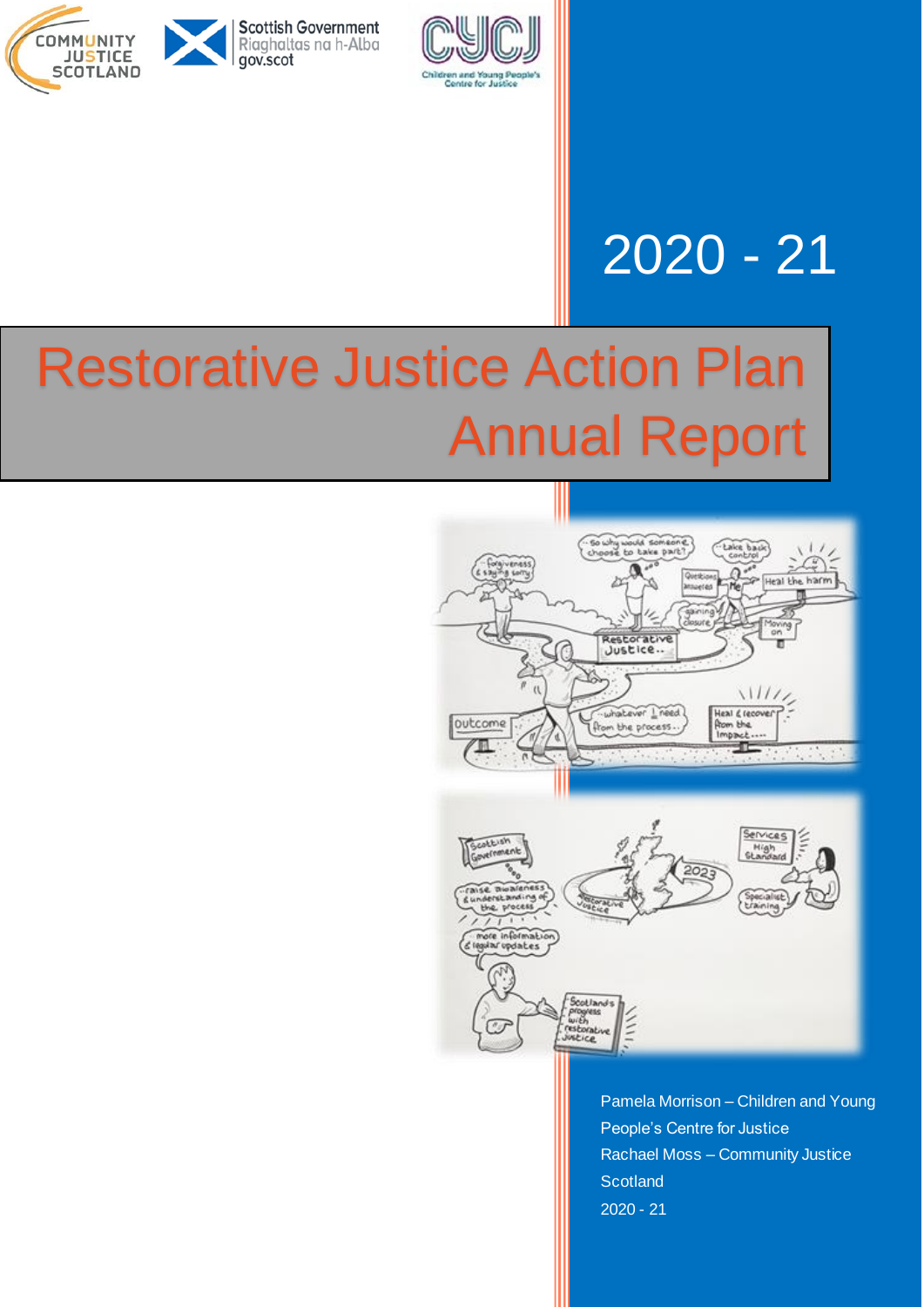





## Table of Contents

| <b>Acknowledgements</b>                                                                             |  |
|-----------------------------------------------------------------------------------------------------|--|
| <b>Executive Summary</b>                                                                            |  |
|                                                                                                     |  |
| 2. An Overview of the Restorative Justice Action Plan and Stakeholder Group  4                      |  |
|                                                                                                     |  |
|                                                                                                     |  |
| 3.2 Outcome Two: High quality Restorative Justice services are delivered by trained facilitators  6 |  |
| 3.3 Outcome Three: There is a strong public awareness and understanding of Restorative Justice in   |  |
|                                                                                                     |  |
|                                                                                                     |  |
|                                                                                                     |  |
|                                                                                                     |  |
| 4.4 Survivors' Voices Consultation on Restorative Justice for Domestic and Sexual Abuse 8           |  |
| 4.5 Exploring awareness and understanding of Restorative Justice among young people and their       |  |
|                                                                                                     |  |
|                                                                                                     |  |
|                                                                                                     |  |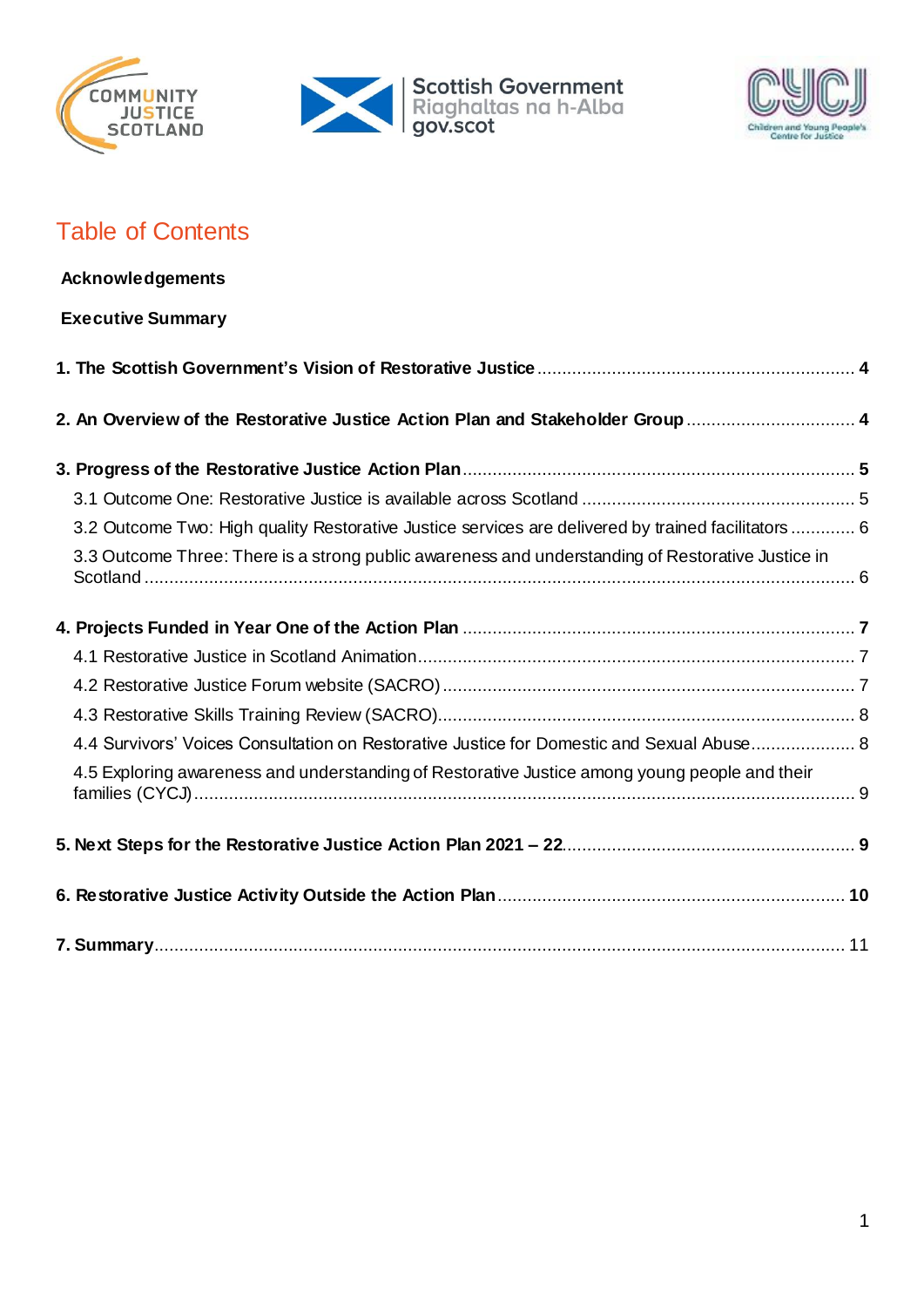





### **Acknowledgments**

We would like to thank all those who contributed to the report and those from the Restorative Justice Stakeholder group who provided invaluable feedback throughout the development of this paper. Thank you also to Laura Jones (PhD student) who analysed the data from the Scottish Governments Restorative Justice opinion telephone survey.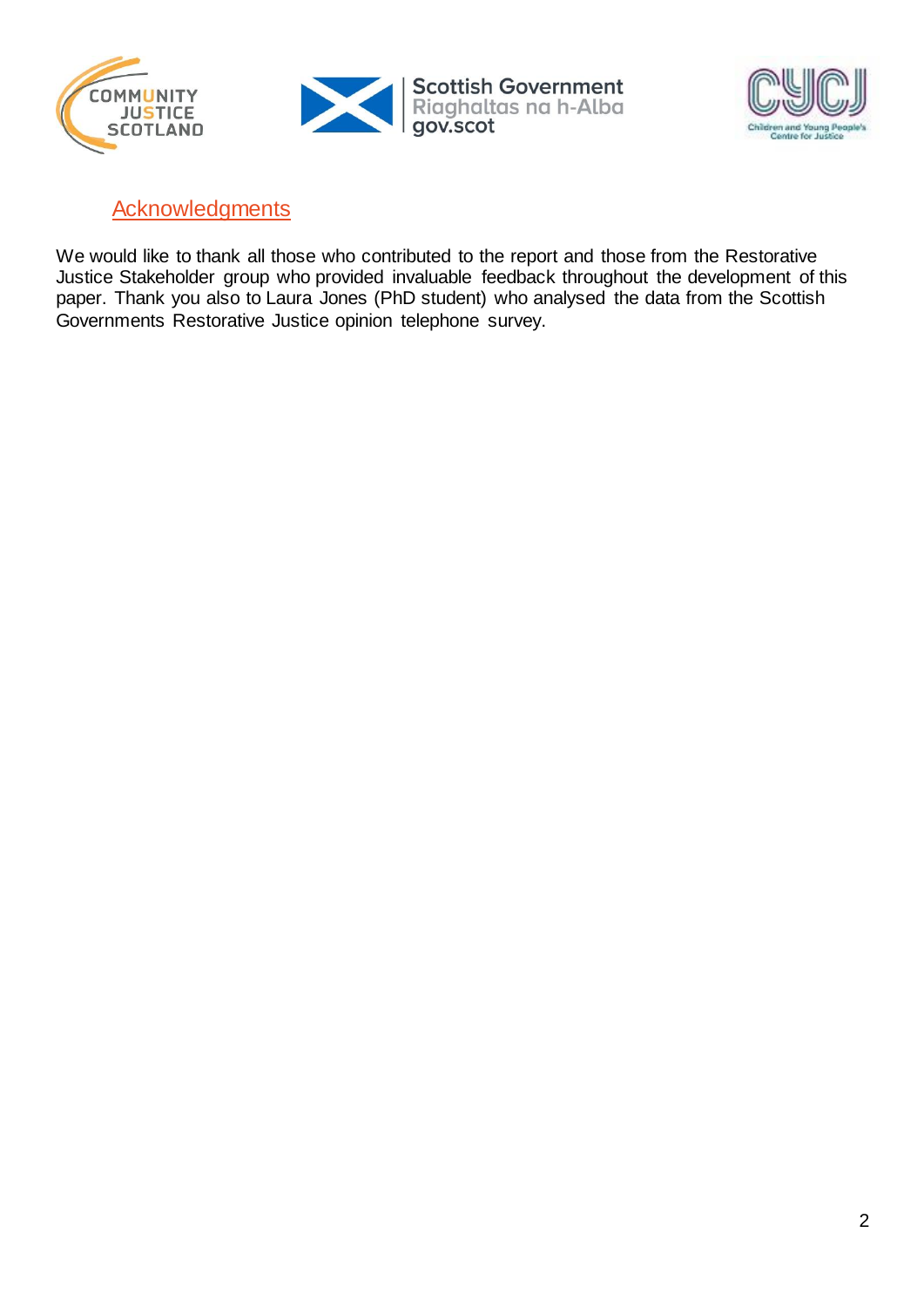





Executive Summary

#### **The Scottish Government's vision for Restorative Justice…**

"Restorative Justice is available across Scotland by 2023 to all those who wish to access it, and at a time that is appropriate to the people involved in the case. Approaches taken are consistent, evidence-led, trauma informed and of a high standard. This seeks to ensure the needs of persons harmed and their voices are central, and supports a reduction in harmful behaviour across our communities."

The Scottish Government have worked collaboratively with key stakeholders over the past year on the priorities of the Restorative Justice Action Plan.

#### What's the progress so far?



Restorative Justice is available across Scotland

- Developed a proposed model of Restorative Justice delivery
- Published Restorative Justice practice guidance and case studies in Scotland
- Gathered learning both nationally and internationally
- Consulted with survivors of domestic and sexual abuse on Restorative Justice
- Consulted with children and young people on Restorative Justice

High quality Restorative Justice services are delivered by trained facilitators

- Connected with speech, language and communication specialists to inform training
- Commissioned SACRO to complete a peer review of their Restorative Skills course
- Identified the need to develop a code of practice and competency framework to inform training and practice
- Consulted with survivors of domestic and sexual abuse to explore what specialist skills are required for sensitive cases
- Consulted with children and young people on their needs to inform training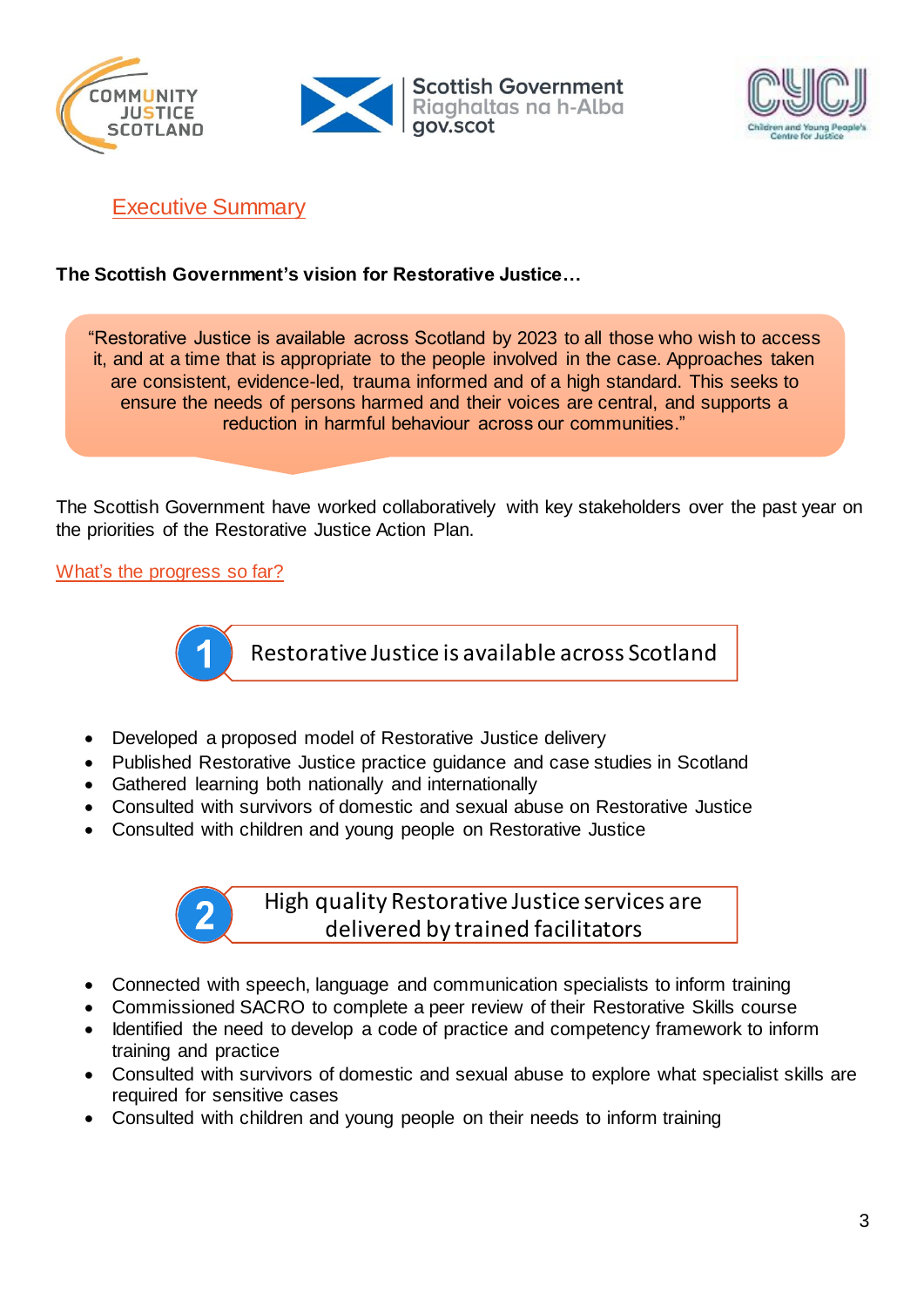



**Scottish Government** Riaghaltas na h-Alba<br>gov.scot



There is a public awareness and understanding of Restorative Justice across Scotland

- Published an animation of Restorative Justice in a Scottish context
- Completed a baseline public opinion survey
- Commissioned SACRO to create a Restorative Justice website

#### What's the next steps?

The COVID-19 pandemic has impacted the progress of the RJ Action Plan. However, considerable progress has been made. The Scottish Government will continue to work with stakeholders on the next steps of the Action Plan, which includes:

- Costing the model of Restorative Justice delivery, nationally and locally
- Publishing a code of practice

3

- Completing a training needs analysis
- Carrying out a 'soft roll out' of two areas within the model
- Continuing to consult with people who may access Restorative Justice services
- Completing a Children's Rights Impact Assessment, and an Equality & Human Rights Impact Assessment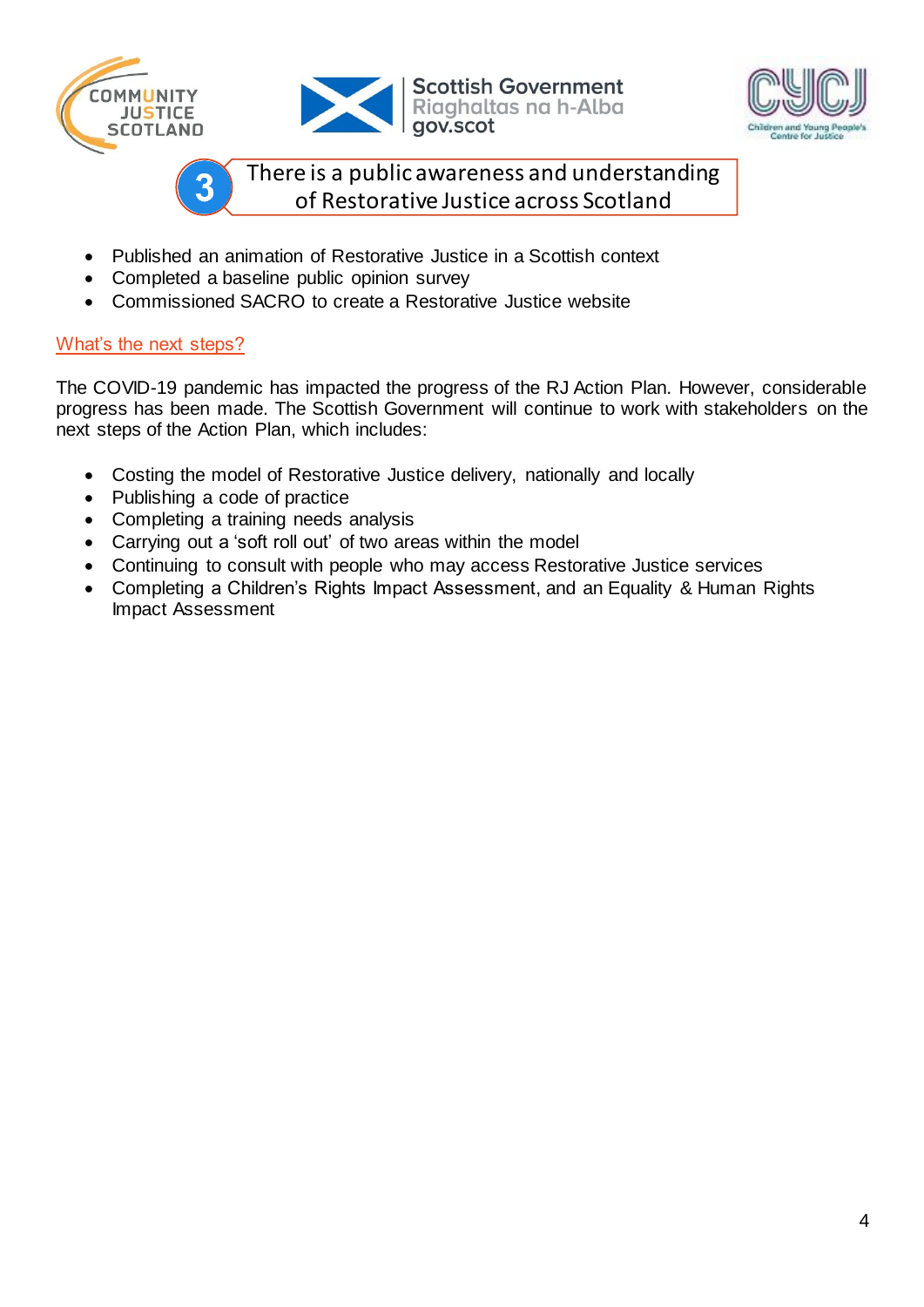



## 1. The Scottish Government's Vision of Restorative Justice

In May 2019 the Scottish Government published Justice in Scotland: Rapid Evidence Review: Uses [of Restorative Justice](file:///C:/Users/nwb19114/Downloads/rapid-evidence-review-uses-restorative-justice.pdf) to support policy development and the delivery of Scotland's Restorative Justice (RJ) vision and strategy. The paper offers a broad overview of how RJ is implemented in other countries, taking into consideration offence types, the effectiveness of RJ for people harmed and people who cause harm and how it is offered at varying stages of the justice system.

This led to the development of the [Restorative Justice Action Plan](https://www.gov.scot/publications/restorative-justice-action-plan/pages/2/) which was published in 2019. Within this the Scottish Government have a commitment to have RJ available across Scotland by 2023, with the interests of the persons harmed at the centre.

Their vision is:

"Restorative Justice is available across Scotland to all those who wish to access it, and at a time that is appropriate to the people involved in the case. Approaches taken are consistent, evidence-led, trauma informed and of a high standard. This seeks to ensure the needs of persons harmed and their voices are central, and supports a reduction in harmful behaviour across our communities."

This report will provide an overview of the development of the RJ Action Plan during the first year of delivery; April 2020-March 2021. Unfortunately, the COVID-19 pandemic has impacted the progress of the RJ Action Plan. However, despite these unprecedented times, considerable progress has been made. This will be detailed below under the Scottish Government's three RJ outcomes, with a summary of five funded projects. The report will conclude with the next steps for the RJ Action Plan.



## 2. An Overview of the Restorative Justice Action Plan and Stakeholder Group

Following the publication of the [Restorative Justice Action Plan,](https://www.gov.scot/publications/restorative-justice-action-plan/pages/2/) the Scottish Government established the RJ stakeholder group to advise, oversee and deliver the priorities of the Action Plan. The stakeholder group meets quarterly and four meetings have taken place in the first year of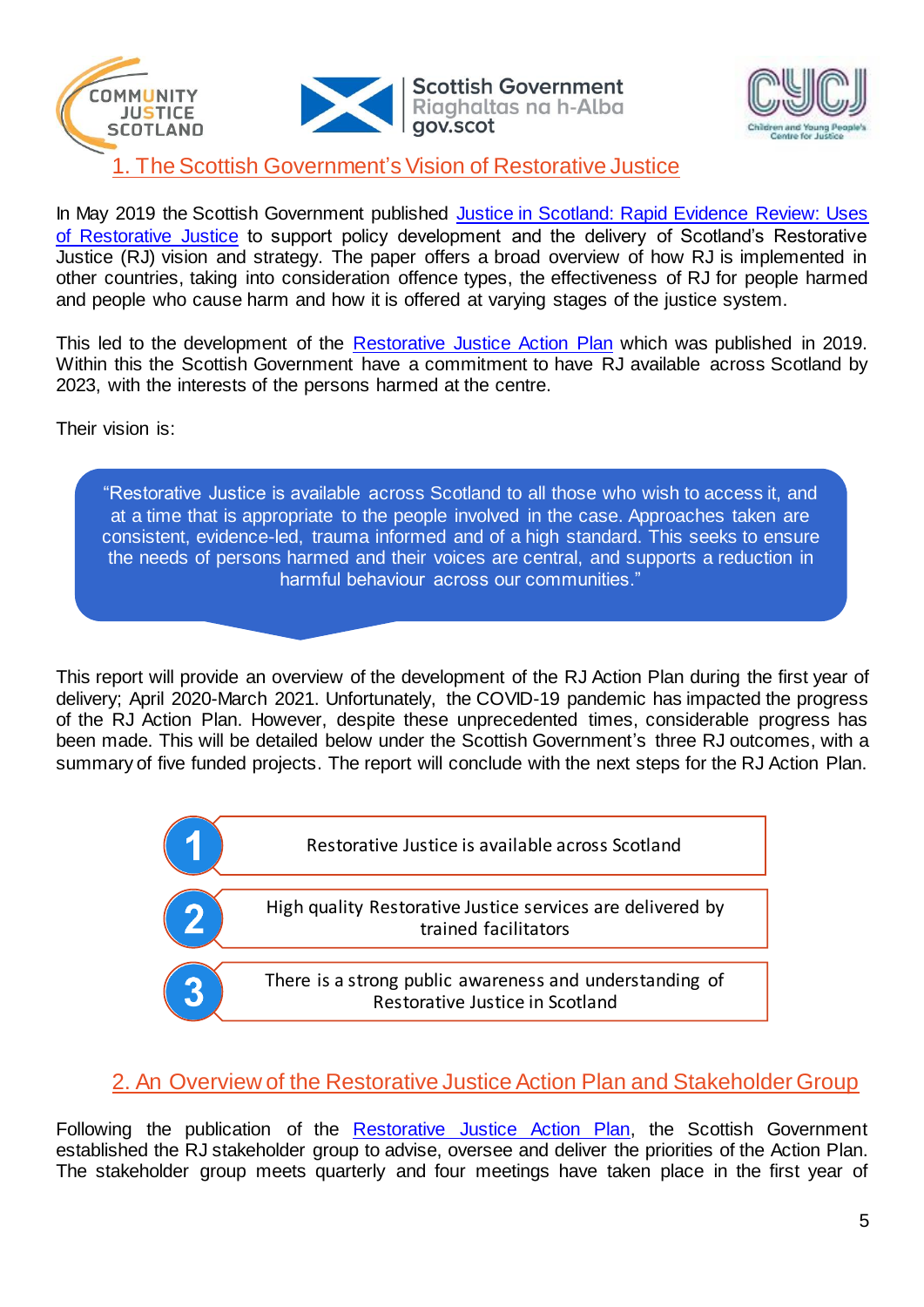





delivery. Meeting minutes and the terms of reference can be accessed [here](https://www.gov.scot/groups/restorative-justice-stakeholder-group/) on the dedicated page on the Scottish Government website.

In order to support and monitor the delivery of the RJ Action Plan, two staff members have been employed. This includes a full-time staff member at Community Justice Scotland (CJS) whose role considers the Action Plan with regards to adults, and a part-time staff member at the Children and Young People's Centre for Youth Justice (CYCJ) to consider the particular needs and rights of children and young people. These staff members work in partnership to ensure the development of RJ delivery and key messages are consistent, whilst catering to the needs of adults, children and young people and the different societal and systemic responses.

The RJ stakeholder group is represented by various key members. These include various academics, the Crown Office and Procurator Fiscal Service, Children's Hearing Scotland, the Scottish Prison Service, Victim Support Scotland, Scottish Women's Aid, CJS, SACRO, Police Scotland, CYCJ, the Scottish Government's Policy and Justice Analytical Team, Thriving Survivors, Turning Point Scotland, the Convention of Scottish Local Authorities, Score Scotland and Scottish Children's Reporter Administration (SCRA).

The RJ stakeholder group is also supported by the RJ practitioners' network which is open to all practitioners with an interest in RJ, and the Scottish Network for Restorative Justice Researchers (SNRJR) which allows members to share ideas and collaborate on research. Both are part of the [Restorative Justice Forum.](https://sites.google.com/view/restorative-justice-forum-scot/home)

## 3. Progress of the Restorative Justice Action Plan

This section of the report will detail the progress of the RJ Action Plan under each outcome heading.

#### 3.1 Outcome One – Restorative Justice is available across Scotland

The Scottish Government have produced a proposed model for the delivery of RJ in Scotland. The model comprises of a national hub and six regional hubs that consist of Scotland's thirty-two local authorities grouped into relevant geographical areas. The RJ delivery model also includes details on the structure for relevant national and local partner organisations and proposed responsibilities. The proposed RJ model can be accessed [here.](https://www.gov.scot/binaries/content/documents/govscot/publications/minutes/2020/12/restorative-justice-stakeholder-group-minutes-october-2020/documents/paper-2-rj-model-diagram/paper-2-rj-model-diagram/govscot%3Adocument/RJ%2Bpaper%2B2.pdf)

In addition, the Scottish Government have produced a proposed model for the structure of the regional hubs across partnership justice organisations. These include Community Justice Partnerships, Police Divisions, the Crown Office and Procurator and Fiscal Service, Sheriffdoms and Scottish Children's Reporter Administration. This can be accessed [here.](https://www.dropbox.com/sh/3m0bsulodpq5app/AAB7IHc5khEDMEIUySV09PxYa?dl=0&preview=Restorative+Justice+-+Stakeholder+Group+meeting+-+26+November+2020+-+Paper+2+-+Possible+regional+hub+partnership+structure.pdf)

In order to understand what practices are currently taking place across Scotland, eight case studies have been published on the CYCJ website and can be accessed [here.](http://www.cycj.org.uk/what-we-do/restorative-justice/) This collection of case studies, which were compiled by CYCJ, focus on successful RJ approaches and interventions taken across educational establishments, youth services and councils in Scotland. These best practice examples include benefits and impacts, challenges and barriers and what has been learnt by all parties involved.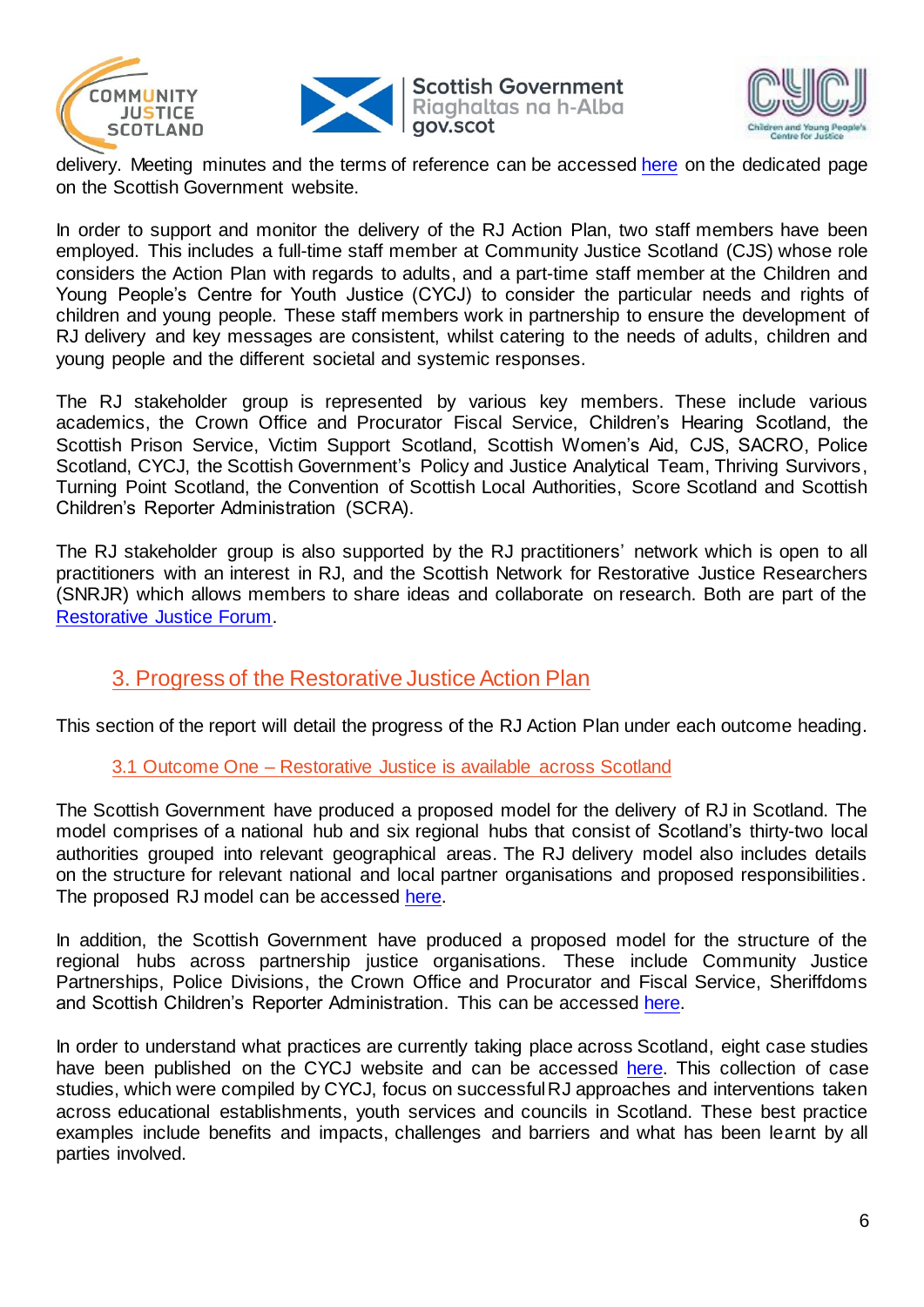



**Scottish Government** Riaghaltas na h-Alba



In addition to this, blogs have been published, including one from New Zealand highlighting the importance of addressing communication disadvantage when delivering RJ, and an information sheet on Restorative Circles. All of these documents and up to date information and news can be found in the [dedicated RJ section on the CYCJ website.](http://www.cycj.org.uk/what-we-do/restorative-justice/)

The [CYCJ practice guidance](https://www.cycj.org.uk/resource/youth-justice-in-scotland-guide/) has now been published with a section on RJ. This is a reference document highlighting the challenges of RJ, the impact, benefits, current policy and legislation and more. This guidance will be updated on an annual basis with edits being noted as new research is published and the Action Plan progresses.

In order to ensure consistency in language both within the stakeholder group and with wider contacts, a communications brief was compiled and agreed by the group. This highlights key messages and will be published in due course.

#### 3.2 Outcome Two – High quality Restorative Justice services are delivered by trained facilitators

The groundwork to complete a training needs analysis has been carried out and will commence when an RJ model for Scotland has been finalised. In the meantime, connections have been made with specialists in speech, language and communication needs (SLCN) to better understand the importance of addressing SLCN prior to and within the RJ process. This will be particularly important when progressing with training for facilitators.

Work is underway to establish a working group to produce a codes of practice document for RJ. This document will build on the [guidance for delivery of Restorative Justice in Scotland \(2017\)](https://www.gov.scot/publications/guidance-delivery-restorative-justice-scotland/) by providing a set of practice standards that RJ services and facilitators should adhere to when delivering RJ. The working group will use existing codes of practice from the European Forum for RJ and the RJ Council in England. This will support the training needs moving forward.

In relation to children and young people, a recently published [survey](https://hass.eu.qualtrics.com/jfe/form/SV_baz3zgtYQt1E8YK) aims to seek their views on what they need from facilitators and supporters if involved in a RJ process. This will inform the delivery of training moving forward.

#### 3.3 Outcome Three – There is a strong public awareness and understanding of Restorative Justice in Scotland

In June 2020, the Scottish Government commissioned telephone interviews with 1,014 members of the general public to ascertain a baseline measurement of RJ awareness and opinion in Scotland. This survey was analysed by a PhD student on an internship with the Scottish Government. The key findings evidenced that the general public were unfamiliar with the term RJ, but there was higher awareness of the concept. For example, 29% (n=358) of the respondents indicated that they had heard of RJ, however, of these only 13% (n=47) demonstrated a full clear understanding.

With regards to opinion and support for RJ amongst the general public, this was dependent on the severity of the crime. For serious crimes, around half (51%) would probably or definitely consider it, and for less serious crimes this rose to 64%. Results evidenced that 58% of the general public had the highest levels of support for RJ in cases where the person who caused harm was a child,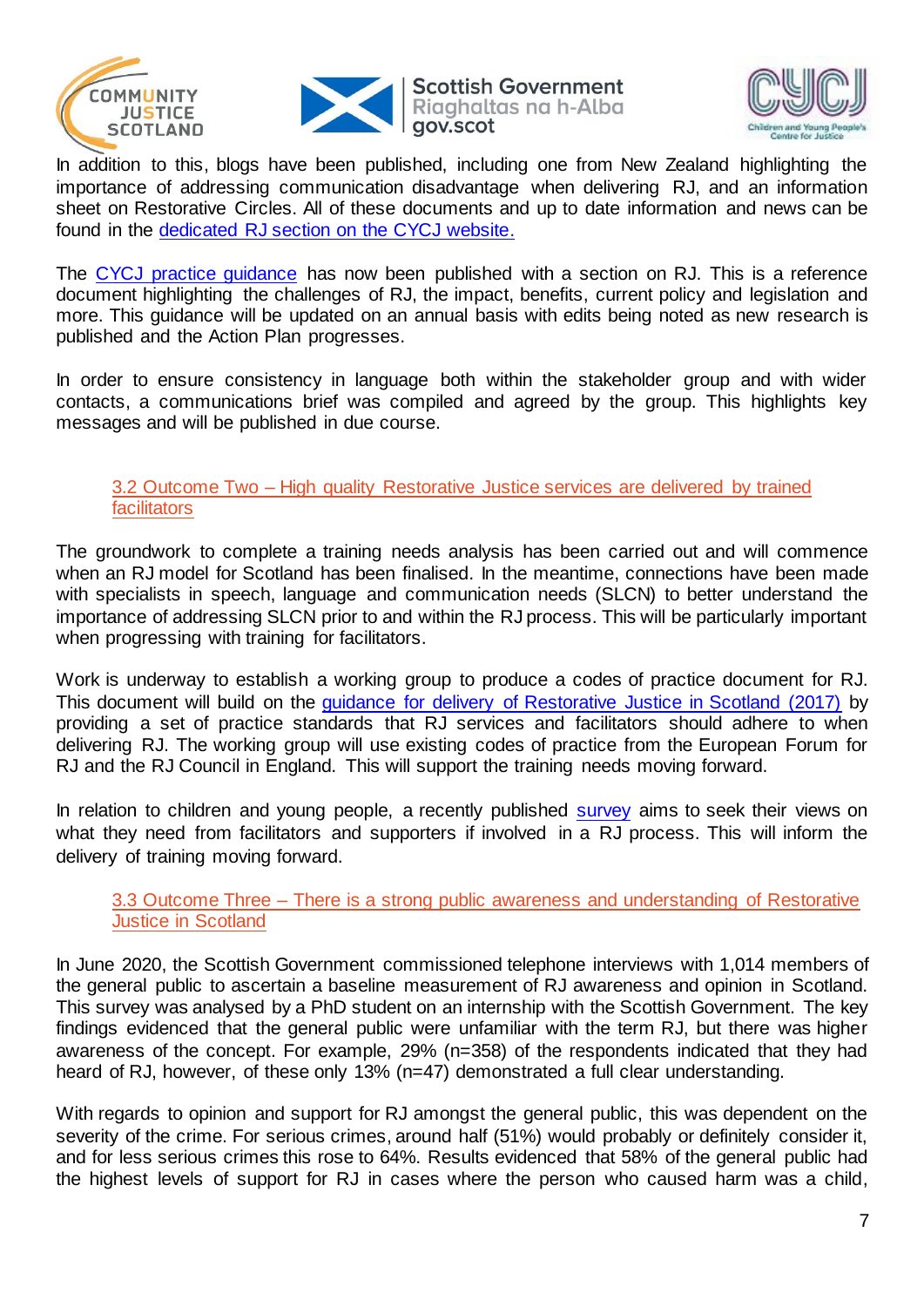





regardless of crime severity, with a further 13% who may consider RJ for a child, dependent on crime severity. These findings will support the development of a national RJ communications strategy to improve understanding and awareness across Scotland. A further telephone survey will be completed near the end of the three year Action Plan to ascertain the effectiveness of this strategy.

Several meetings have taken place to progress with a consultation specifically for children in relation to their views on RJ. The group supported the development of the survey mentioned above which aims to also raise awareness of RJ for children and young people.

## 4. Projects Funded in Year One of the Action Plan

Several projects were funded by the Scottish Government in year one to directly support the three outcomes detailed in the Action Plan.

#### 4.1 Restorative Justice in Scotland Animation

To raise awareness of Restorative Justice in a Scottish context, CYCJ and Community Justice Scotland created a short [animation](https://youtu.be/kKO4xSQvpWQ) on behalf of the Scottish Government. This followed identification that all animations available at the time were not within a Scottish context. In response, the RJ animation was created as a tool to raise awareness and understanding of RJ in Scotland. The animation clip aimed to portray what RJ is, how the process works, why someone would take part in a RJ process and what some of the benefits are.

An accompanying survey was published to measure baseline and end-line awareness and the impact of the animation. There were over 300 responses to this survey and initial feedback has been extremely positive. The full results of this survey will be published in due course.

The animation clip can be used for a variety of platforms, including RJ related websites, training and awareness sessions and consultation exercises to ensure participants have a basic awareness before they express their views on RJ related topics and/or activities.

#### 4.2 Restorative Justice Forum website (SACRO)

SACRO were funded to resource a RJ website designed to have two components: 1) a platform for RJ practitioners, researchers and RJ related staff, with the aim of providing a supportive network for disseminating information more widely; and 2) a public-facing platform to promote awareness and understanding of RJ, information on what it entails and how to access a service.

SACRO disseminated a survey to stakeholders to ascertain what the website should include. Fourteen surveys were completed and evidenced that an important element of the website was to have an open-access section, where anyone can go to find out what RJ means and how to access services. Respondents also suggested the following to feature on the website including: information on training and events, case studies, directory of services, and progress on the Scottish Government's developments of RJ services.

SACRO formed a small working group to support the development of the website and create a structure for the web designers. This group met on two occasions and tasks were disseminated as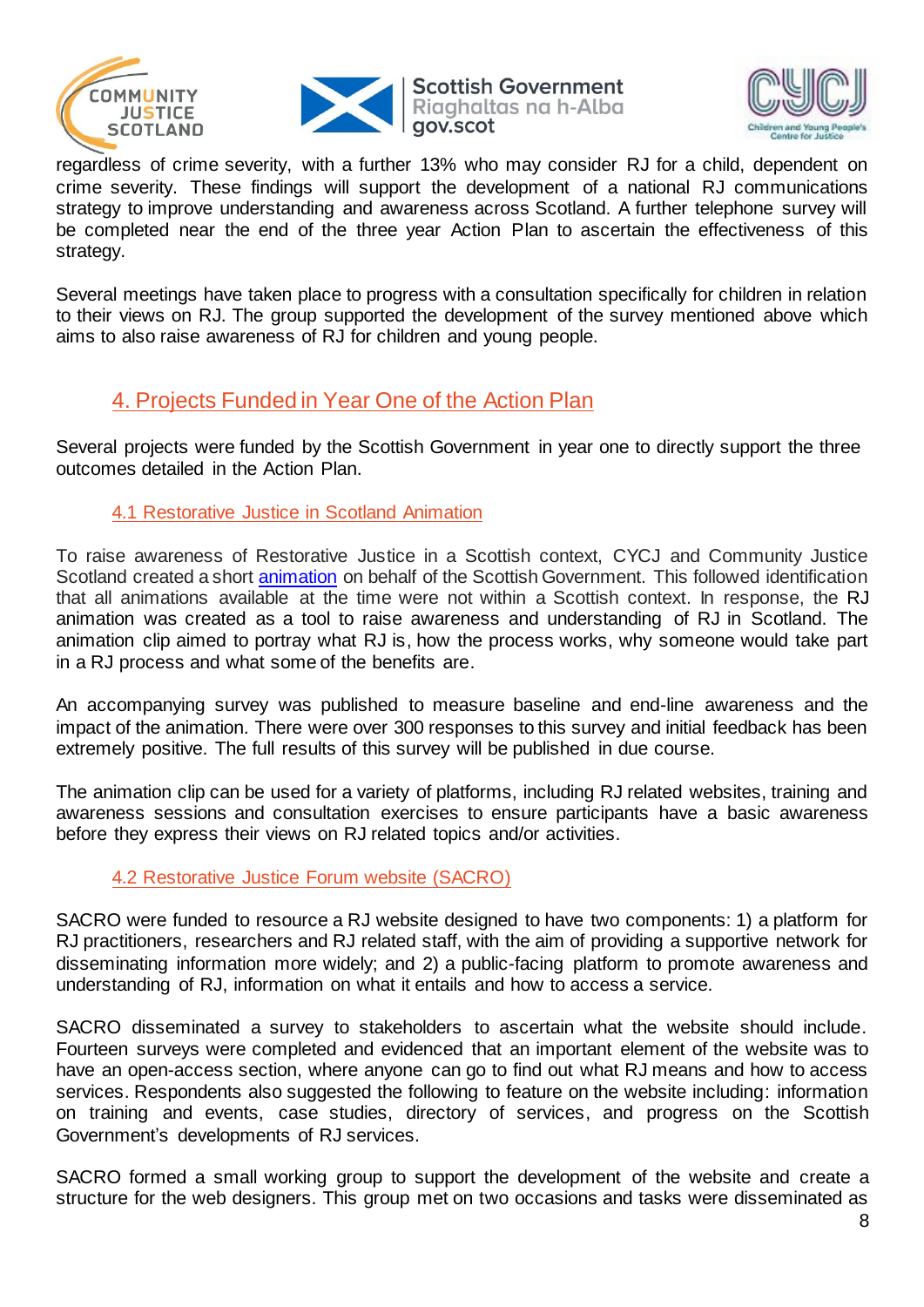





appropriate. The draft website was presented to the RJ Forum for comments in April. SACRO will launch the website in the summer of 2021 and continue to manage the platform and complete annual evaluations.

#### 4.3 Restorative Skills Training Review (SACRO)

SACRO were also funded to complete a peer review of their Restorative Skills Training to ensure it met the needs and expectations of participants and satisfied the principles of the Scottish [Governments guidance for RJ \(2017\).](https://www.gov.scot/publications/guidance-delivery-restorative-justice-scotland/) SACRO aimed to complete a two-stage review involving an internal review of the course to ensure it met the above requirements and a second stage that aimed to complete two peer reviews of the training course before offering completing delivery of the course, at no cost to participants.

SACRO were successful in completing the internal review (stage one) of the course materials and successfully recruited an MSc student to compile and disseminate a course feedback survey to previous attendees. Due to short timescales, SACRO were unable to complete the second peer review element, which involved having a member of the RJ Forum to attend and review the course prior to dissemination of the survey.

Overall, the survey concluded that while there was general satisfaction with all aspects of the course, it was suggested that small changes could improve the learning for participants. This included increasing the number of practical exercises throughout the course, allowing time to deal with the complexities during a RJ meeting and networking opportunities. The course material was re-written, taking into account the survey feedback.

SACRO completed a full delivery of the re-written training course to 12 participants from the private, public and third sector and academia. This included nine modules that were delivered online over one month.. Participants provided positive feedback on the training course in relation to the trainer's style, course materials and course content*.* 

#### 4.4 Survivors' Voices Consultation on Restorative Justice for Domestic and Sexual Abuse

The Survivors' Voices platform was funded to complete a Scotland-wide consultation to ascertain survivors' views on RJ. This project had three main aims: 1) to explore the current level of RJ awareness among survivors 2) ascertain if there is a demand for RJ among survivors and 3) explore survivor needs in relation to RJ services.

The consultation comprised of a number of elements which included design focus groups, attended by 28 survivors who reviewed the various consultation materials to ensure appropriateness and accessibility. Fourteen RJ awareness sessions were offered to survivors and support organisations to raise awareness of the concept of RJ and to explain the consultation survey aims and how to access it; a total of 40 individuals attended the awareness sessions. A social media campaign took place throughout the consultation period which included five live Question-and-Answer Panels to facilitate discussions on RJ and domestic and sexual abuse. These were attended by a survivor, an RJ expert and a survivor related support organisation. Recordings can be accessed [here.](https://linktr.ee/SurvivorsVoices)

The main consultation survey ran for four weeks and was completed by 47 survivors. The main findings provide evidence that survivors of domestic and sexual abuse want access to RJ. For the survivors who did not wish access it, the majority reported that RJ should be made available for all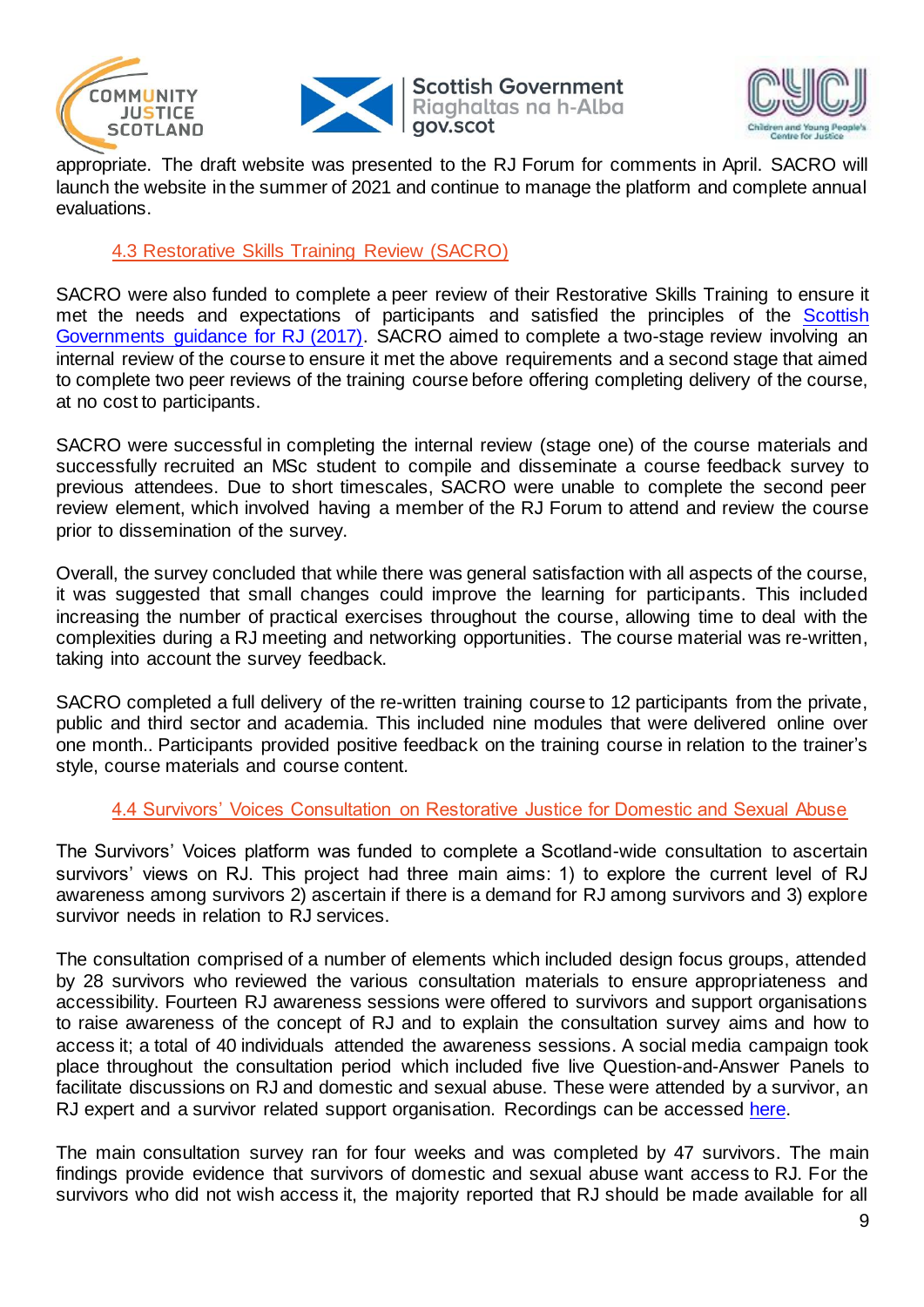



**Scottish Government** Riaghaltas na h-Alba



survivors of domestic and sexual abuse and the choice to participate should be made by the survivor. Many survivors reported that RJ would provide an opportunity to take back control of their lives, with the process acting as a mechanism for rebalancing power dynamics. However, some survivors said they were dissuaded from accessing RJ due to past experiences of abusive power dynamics and imbalances from the perpetrator. Overall, the research highlighted that power dynamics and power imbalances should be acknowledged and addressed to allow best practice for RJ service development in Scotland.

An additional single survey was offered towards the end of the consultation which 90 survivors completed. This asked survivors "a*s a survivor of domestic or sexual abuse - would you participate in a Restorative Justice process if it were to be made available in Scotland?'* Results evidenced that 83% (n =  $75/90$ ) would participate, while 17% (n =  $15/90$ ) would not.

The full report can be accessed [here.](http://www.thrivingsurvivors.co.uk/uploads/1/0/8/6/108624537/restorative_justice_-_survivors_voices_-_consultation_report.pdf)

#### 4.5 Exploring awareness and understanding of Restorative Justice among young people and their families (CYCJ)

The project will work with children, young people and their families to explore their awareness, understanding and attitudes towards RJ in justice and other settings, as well as to gather their key messages for the design and delivery of services.

The project will employ creative and participatory digital workshops to provide a meaningful, COVID safe and effective participation approach for children and young people. Children will receive offline workshop materials, but engage online using the creative materials and activities provided. The project will also engage with teachers and prepare face-to-face lesson plans to engage with school pupils, and some flexibility will be built in to incorporate face-to-face participation if COVID-19 restrictions permit later in 2021. The multi-methods will include storyboarding, board games, scenarios, lesson plans and interviews to have a discussion and dialogue with children, young people and their families. Both one-to-one and group activities will be conducted to provide rich and collaborative data, and the participants and key policy and practice stakeholders will come together in a final online exhibition and event to share and hear the key messages.

Due to the closure of schools this project has had to be delayed. Despite being unable to start the project, engagement has started and there has been lots of interest from schools in taking part. The smaller workshops will take place over the summer period.

### 5. Next Steps for the Restorative Justice Action Plan 2021 – 22

As the RJ Action Plan moves into its second year of delivery, there are some key milestones that will take place. This will include the development of the already mentioned code of practice document in outcome one of this report. This document will outline key standards for RJ services and practitioners and will inform the training needs analysis. It will include core values, specialist skills required for some cases, for example working with children and young people or specific offence types, and communication arrangements with both criminal and youth justice services. In addition, it will identify the scale of requirement for RJ training in Scotland and serve to identify any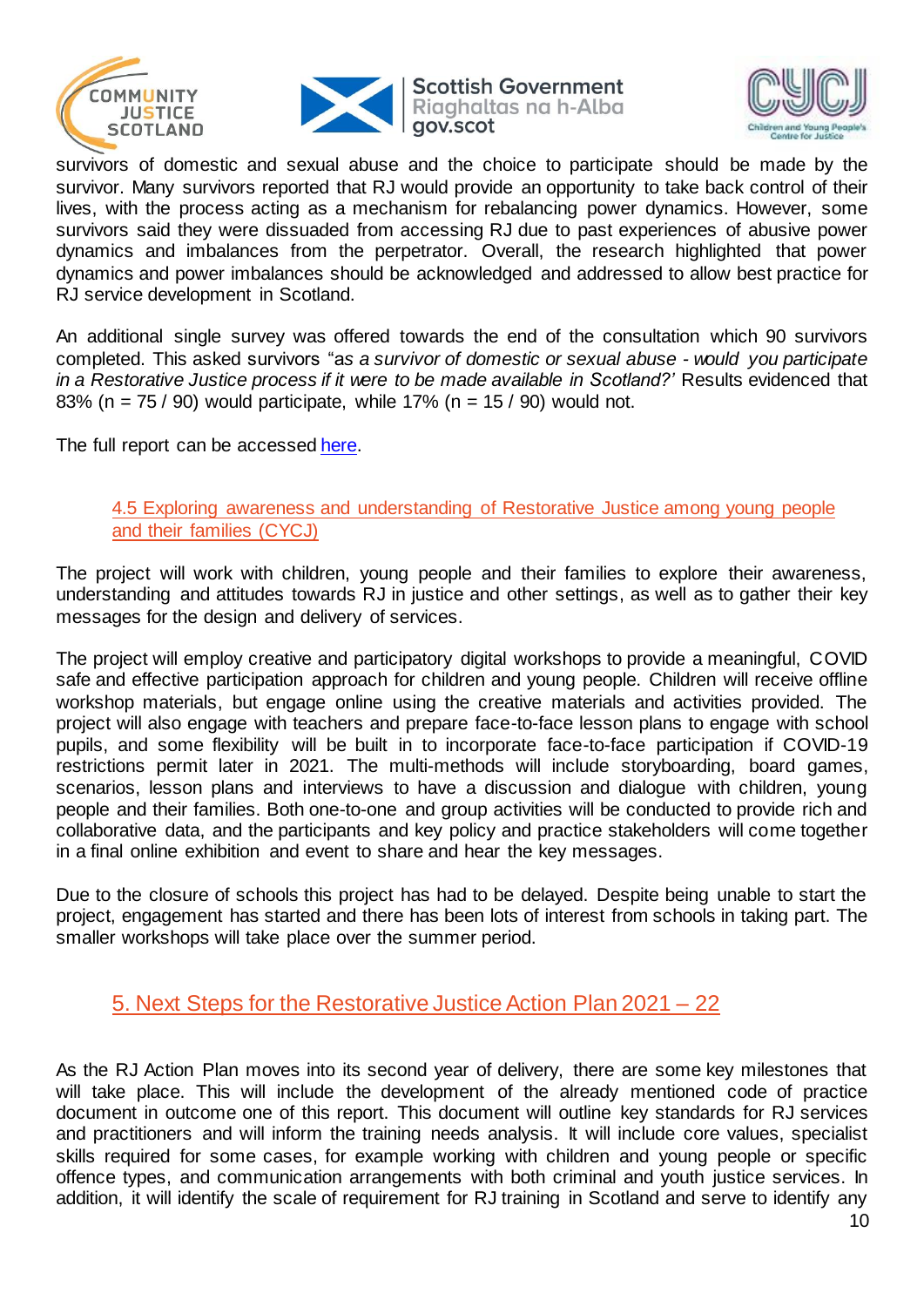



**Scottish Government** Riaghaltas na h-Alba gov.scot



potential impacts on these requirements. The training needs analysis will service the function of informing a training requirements, outcomes and evaluation document.

The Scottish Government's Justice Analytical Services will continue to work on the agreed model for RJ delivery in Scotland, as mentioned in outcome one of this report. The focus will be on gathering recent and relevant data from a range of sources including, rates of victimisation and rates of crime, relevant literature and information from Gloucestershire RJ service (which the model for Scotland is based on) relating to costings and operating procedure. The above will provide an estimate on the level of demand and number of cases suitable for engagement to inform estimates on potential costs locally and nationally.

After the above has taken place, a 'soft roll out' of two RJ hubs will take place, ideally one in a rural area and one in an urban area. These 'soft roll outs' will provide the basis for evaluation of RJ delivery in rural and urban areas and highlight areas of good practice and service improvement for future roll outs of the remaining RJ hubs.

The importance of engagement throughout the delivery of the RJ Action Plan should be noted as an ongoing commitment and this involves not only the RJ stakeholder group, but the RJ practitioners and research forums, to ensure key activities are recognised and linked where appropriate. This will also include engagement at a local level through Community Justice Partnership and Whole System Approach leads to ensure local needs are identified and flexibility in RJ delivery is understood, considered and incorporated in the roll out of RJ services. This will involve raising awareness of the developments of the RJ Action Plan and an example of this includes the facilitation of a workshop by CJS and CYCJ RJ leads on the RJ Action Plan and the progress so far at a National Youth Justice Conference organised by CYCJ.

While this work is ongoing, an Equality & Human Rights Impact Assessment will be undertaken to consider the likely impact of this work on different groups of people. Furthermore, a Children's Rights Impact Assessment (CRIA) will be carried out to ensure the rights of children are considered and the work is compliant with the United Nations Convention on the Rights of the Child.

## 6. Restorative Justice activity outside the Action Plan

This section of the report will briefly touch upon additional activity that stakeholders, academics and practitioners have taken forward that has been valuable in promoting the vision and commitment to developing RJ services in Scotland. The RJ stakeholder group will consider how to maximise the benefits of these activities within the Action Plan. A number of activities have taken place since the RJ Action Plan delivery began. This includes a number of academic publications and practical guides aimed at providing an evidence base and guide for supporting the development of RJ in Scotland. A number of RJ related training courses and webinars have taken place in Scotland, which shows the ongoing commitment to ensuring practitioners are equipped with the skills and knowledge required to facilitate RJ. These have included specialised and complex areas of RJ.

There has been a growing demand to have Restorative Practices within Education which was highlighted within the RJ stakeholder meeting. As this was not felt to be within the remit of the group in order to deliver the RJ Action Plan, a group has been established to address this area. Members of this group include representatives from SCRA, CHS, Education Scotland, Youthlink Scotland and North Ayrshire Council. The aim of the group is to develop some consistency and key messages to